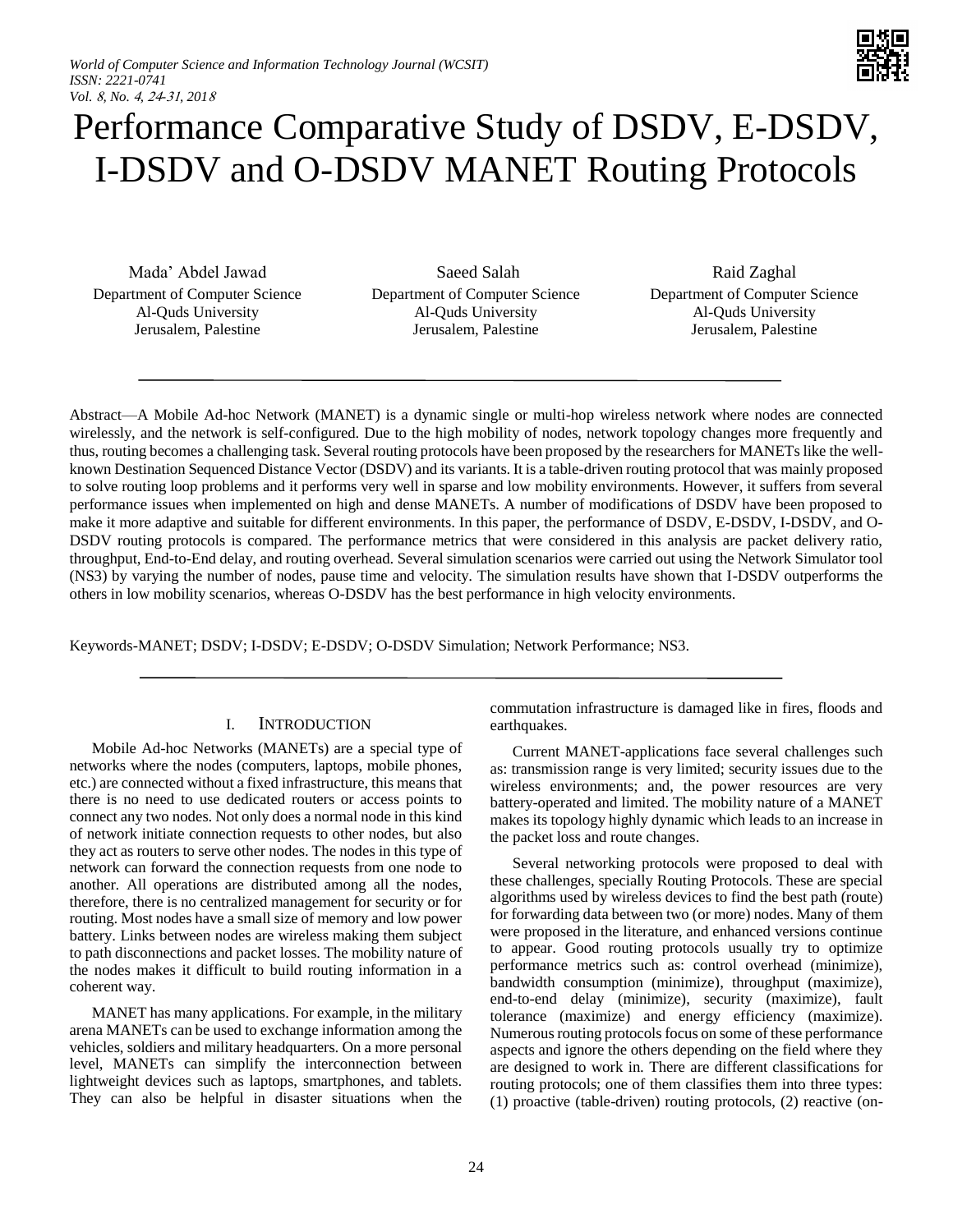demand) routing protocols, and (3) hybrid protocols which combine the proactive and the reactive methods. In the proactive category, every node maintains one or more routing tables, these tables contain routing information about all the nodes within the network. These protocols update the table(s) periodically which leads to increased network overhead, bandwidth and power consumptions, but it minimizes the End-to-End delay and keeps the routing information up to date. Examples of such category of protocols are: OLSR (Optimized Link State Routing Protocol) [16], DSDV (Destination Sequenced Distance Vector) [3], and WRP (Wireless Routing Protocol) [18]. In the reactive routing protocols, the node routing information will not be maintained frequently or periodically. If a node needs to communicate with another node, it will first send a request (broadcast) to the whole network. Every node will pass the request until it reaches the destination node. The destination node will reply using the same path used for the request message. In this case, the sender node will not have the routing information until it receives the reply message. This process increases the End-to-End delay, but it saves the bandwidth and power consumption. These advantages will not be clear in high-density wireless networks. Examples of this category are: AODV (Ad Hoc On-demand Distance Vector) [4] and DSR (Dynamic Source Routing) [6], among others.

Finally, the hybrid routing protocols were built to use both techniques and attempt to get the best out of the two worlds; These protocols will maintain a routing table for nodes within some range and will send a routing request for the nodes outside this range. Examples of hybrid routing protocols are: ZRP (Zone Routing Protocol) [28] and TORA (Order One Routing Protocol) [25], among others.

In this paper, we made a comprehensive performance comparative study among several routing protocols. We mainly focused on the DSDV and some of its variants. The aim of this study is to analyze the strengths and weaknesses of these protocols and their respective environments. The protocols in this paper are modified versions of the DSDV routing protocol. We will analyze the performance effects of these modifications and analyze them in different conditions like node density, velocity, discontinuous mobility. As previously mentioned, this protocol is a proactive routing protocol, and many extended versions have been proposed by the research community in past few years. Some studies focused on improving nodes' power consumptions, others focused on enhancing the fault tolerance metric, while others handled network overhead and bandwidth issues. In this research we study and analyze in more detail five routing protocols – these are: The original DSDV protocol; the Improved DSDV (I-DSDV), the Efficient DSDV (E-DSDV) and the last one is the Optimized DSDV (O-DSDV) which was mainly proposed for VANET applications.

# II. OVERVIEW OF ROUTING PROTOCOLS

In this section, a brief description of each of the DSDV, I-DSDV, E-DSDV and the Optimized DSDV routing protocols will be presented.

## *A. Destination Sequenced Distance Vector DSDV*

DSDV [3] is an Ad-Hoc network proactive loop free distance routing protocol. In this protocol, the nodes periodically broadcast packets with routing information about themselves, these packets contain fields such as: destination, hop count, and sequence number. The neighbors receive these messages and update their routing tables accordingly. In this case, the updates will be added to the routing table in certain situations, e.g., when there is no routing information about the destination in the routing table, the updated message has a higher sequence number, or the updated message has the same sequence number but with a shorter path (smaller hop count). Any new updates in the routing table will be immediately broadcasted after increasing the metric parameter in the records by one, and at the same time, the routing information in the routing table will periodically be rebroadcasted. Fig. 1 illustrates the mechanism of broadcasting routing information in this protocol.



Figure 1. An example of routing message exchange in DSDV routing protocol

DSDV routing table mainly contains the following fields:

- Next hop: represents the first node to be visited to reach the destination.
- Metric: represents the number of nodes which the data packet will visit before reaching the destination.
- Sequence number: sequential number to distinguish old updates from new ones.
- Settling time: the time that a node will wait before broadcasting the incoming updates (any update for the record will reset the timer).
- Hold down time: the time that a node will wait before considering the record as expired (i.e., broken connection).

# *B. Efficient DSDV Routing Protocol E-DSDV*

E-DSDV [10] was presented as an extension to the DSDV. The main purpose of this protocol is to reduce network congestion. DSDV routing protocol is designed to choose the shorts' path to reach any node within the network. But this principle does not apply to the E-DSDV protocol. The purpose of this protocol is to deliver routing data updates as quickly as possible, even if this is done by choosing longer paths. The purpose of this mechanism is to avoid network bottlenecks. E-DSDV Eliminate settling time that was used in DSDV protocol to reduce oscillation and replace it by a new mechanism.

The nodes in this protocol always consider the updates only when they have higher sequence numbers. In case a node receives a route advertisement message with higher sequence number, it will advertise the message immediately. The node will discard the new route advertisement messages having the same sequence number even if it has a smaller hop-count.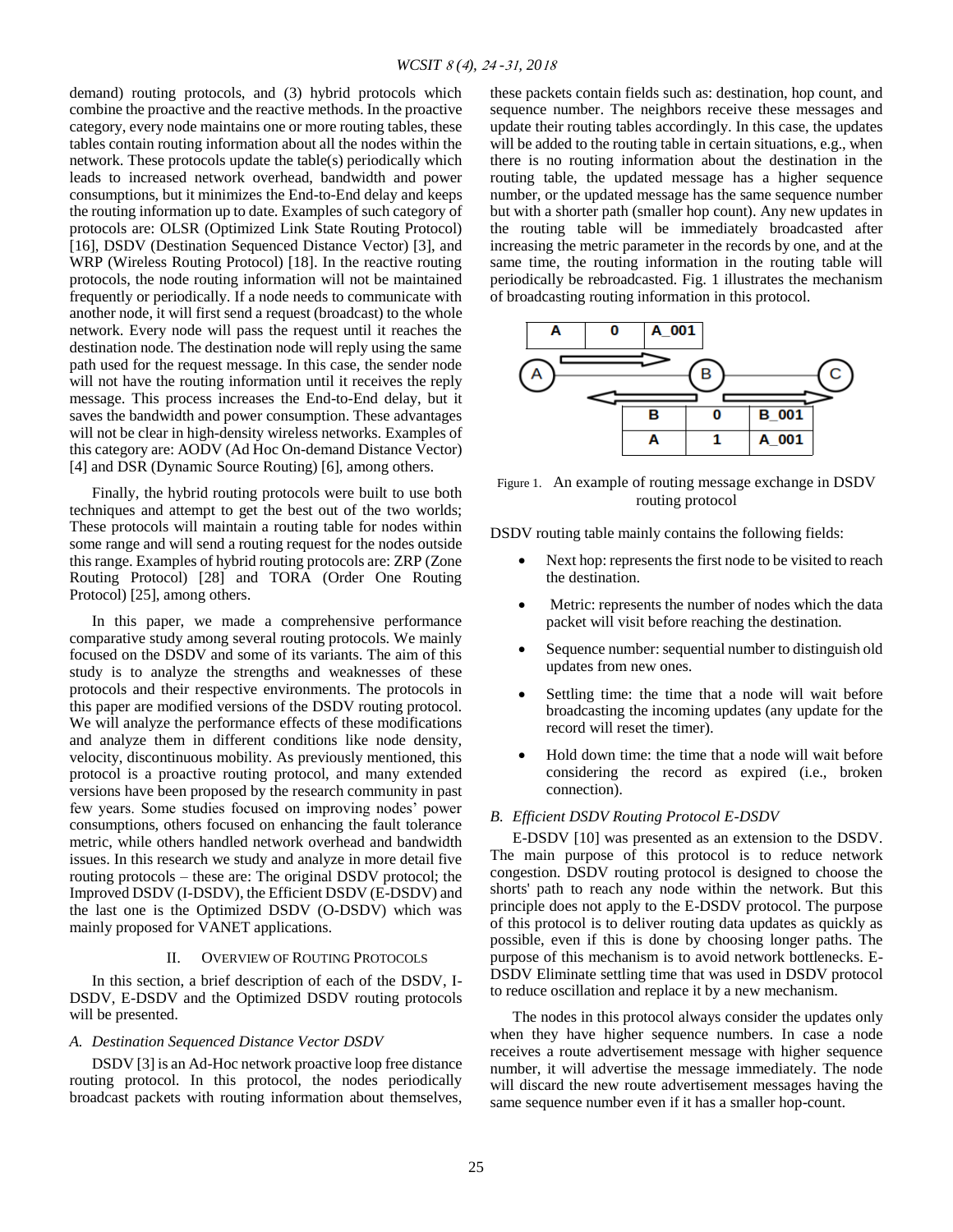## *C. Improved DSDV Routing Protocol (I-DSDV)*

I-DSDV [21] improves the packets' delivery ratio of the DSDV in high mobility scenarios. A new field was added to DSDV routing message. In some cases, routing tables contain broken links and these links are usually fixed when the router updated data arrives from the source. This process takes time to reuse the path. This protocol proposes a new approach to repair broken links without having to wait for the source. The new message has four fields: destination, type, hop-count and sequence number. Nodes with stale routes will send a routing message and will set the message type as INVALID. The neighbors of the sender will deal with this message as a route request. If these neighbors have a VALID route information with a better or an equal sequence number and smaller or equal hops count, they will broadcast the VALID routing information. On the other hand, if the neighbors do not have a valid routing information, they will rebroadcast the received INVALID routing message in case they need this route. Otherwise, they will remove the route from there table only.

## *D. Optimized DSDV Routing Protocol (O-DSDV)*

This protocol [27] presents an approach to reduce the Endto-End delay, increase throughput, and maximize packets delivery ratio in VANETS applications. The developers of this protocol analyzed the performance of DSDV and noticed that its performance is low, especially in high-traffic environments, so they made a number of modifications to suit these conditions. The O-DSDV suggests two modes, high velocity mode and low velocity mode. While the protocol will act like the original DSDV in low velocity mode, it reduces its update interval and sets its settling time equals to zero for the incoming updates in high velocity scenarios. When the speed of the node exceeds 25 m/s, the protocol gradually reduces the update period until the speed reaches 40 m/s. The update period is settled at a predefined low value. For settling time, it has two values one for high speeds and the other for low speeds. In this way, the received updates will be sent immediately and the interval between the node's updates will be shorter in high mobility environments.

## III. PERFORMANCE EVALUATION

This section contains a brief description of several quantitative metrics that can be used for evaluating the performance of MANET routing protocols. We have used the following metrics for evaluating the performance of the four routing protocols in this study (DSDV, I-DSDV, E-DSDV, and O-DSDV)

- Packet delivery ratio: It is defined as the ratio of data packets delivered to the destinations to those generated by the constant bit rate sources CBR.
- Throughput: It is the total number of bits that are successfully delivered to the destination in a given time period.
- End-to-End delay: It is defined as the average time delay for data packets to reach from the source node to destination node, this includes all possible delay that was caused by buffering, interface queuing and data retransmission.

• Normalized routing overhead: It is defined as the total number/size of routing packets transmitted per data packets.

We have evaluated the protocols in our study based on the simulation using the NS3 simulator. NS3 is an open source software and a discrete-event network simulator. NS3 is NS2 replacement. It is implemented using C++ and its scripts also can be implemented using C++. It has also a better performance and enhanced memory management when compared to NS2. The simulator also includes many tracing models which makes it easy to measure the protocols' performance.

## IV. OVERVIEW OF ROUTING PROTOCOLS

We built three different scenarios to measure the performance of the four routing protocols considered in this study. The first scenario was built to measure the performance in variant load environments. We repeated the experiment twelve times using different number of nodes. The second scenario was built to measure the performance in variant mobility environments where every node in the scenario has a different speed. The scenario was repeated multiple times with different pause time. The last scenario was set to compare the performance between the routing protocols based on different speed environments. All the nodes in this scenario have the same speed. The experiment was repeated several times with a new speed for all nodes in each iteration. The simulation area size in the three scenarios is fixed to 750m x 750m. The transmission range in each node is set to 250m. The duration of each scenario is fixed to 100s. Nodes mobility was based on random waypoint model in all scenarios.

Existing research studies on data routing protocols in MANETs have shown that the UDP protocol is the preferred transport control protocol compared to the TCP. This is due to several technical reasons such as: (i) Unlike the TCP protocol which was mainly designed for wired networks, the UDP protocol is extensively used in wireless and Ad-Hoc networks because it's a lightweight, simple and mainly relies on little control packets, which reduces its impact on the network performance; (ii) The main characteristics of wireless networks such as frequent link changes, interference between signals of neighboring nodes, and contention with TCP-ACK packets and routing protocols makes the implementation of the TCP protocol useless; (iii) In our study, we focused on evaluating the performance of several routing protocols considered in this study in isolation from other factors triggered by the TCP control overhead. Based on these technical reasons, we decided to use the UDP protocol.

Table1 summarizes the common parameters of the simulated testbed.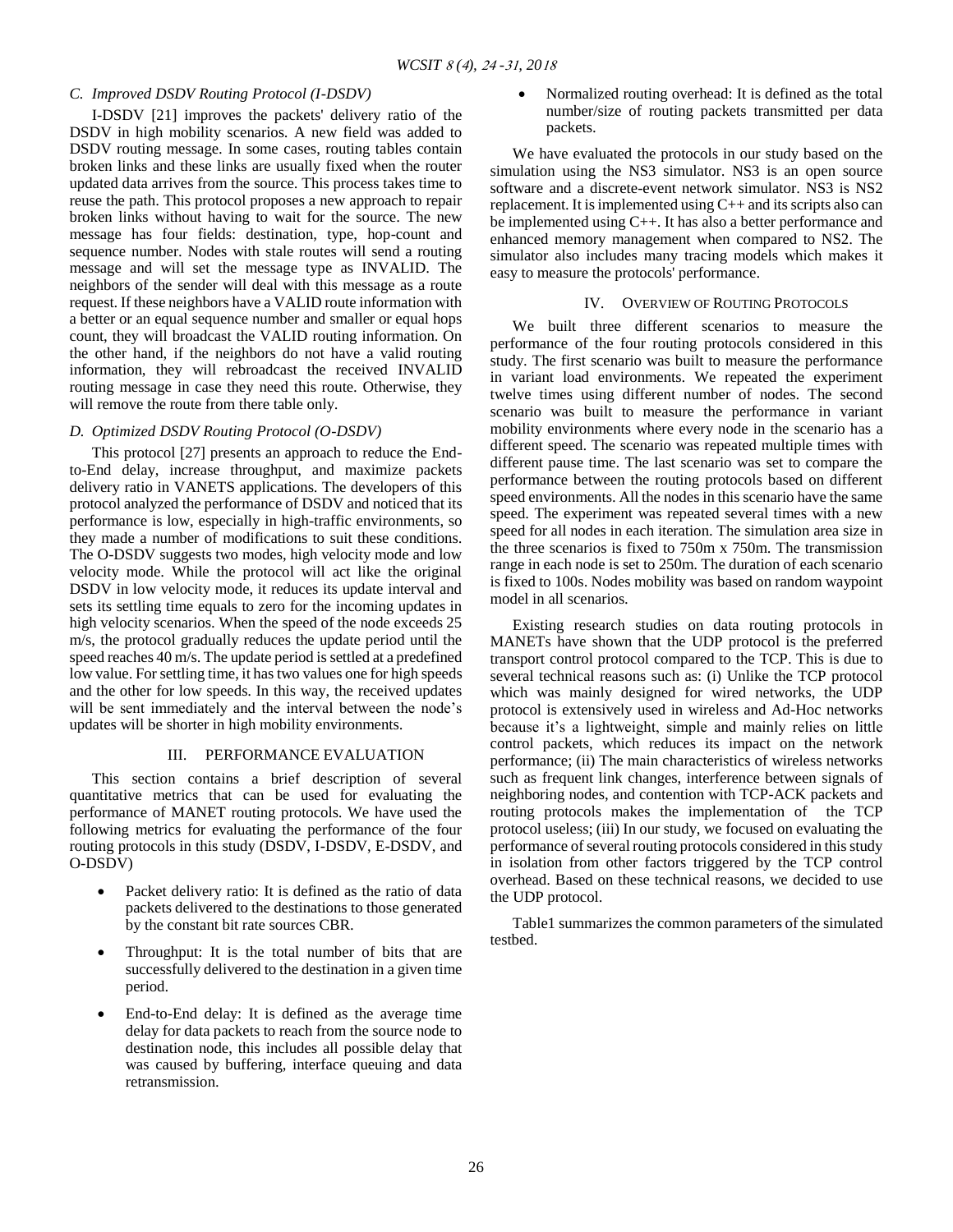| TABLE L | SIMULATION PARAMETERS AND THEIR GIVEN |
|---------|---------------------------------------|
|         | VALUES.                               |

| <b>Parameter</b>       | Value           |
|------------------------|-----------------|
| Area                   | 750mx750m       |
| Transmission range     | 250m            |
| Duration               | 100s            |
| <b>Traffic sources</b> | CBR (512 bytes) |
| <b>Mobility Model</b>  | Random waypoint |
| Transport protocol     | 9 P             |

The results of our study were divided according to the three scenarios as follows:

# *A. Dense vs. Sparse Mobile Ad-Hoc Networks.*

In this scenario, the number of nodes varied from 10 to 60 with an increment of 10 nodes each time the experiment runs. Other simulation parameters are fixed. The pause time is initially set to zero for all nodes. All the nodes are moving in a fixed speed (30 m/s). The rest of the parameters are described in Table 1. After applying this scenario using NS3 simulator we reached the results shown in Figure 2, where Part (A) illustrates the effect of increasing the number of nodes on the Packet Delivery Ratio; Part (B) shows the effect of increasing the number of nodes on the network Throughput; Part  $(C)$  displays the relationship between increasing number of nodes and the average End-to-End delay; And finally, Part (D) presents the relationships between increasing the number of nodes and the routing Overhead.

In terms of Packet Delivery Ratio all the considered protocols in this study have the same behavior in case of increasing the number of nodes. The Packet Delivery Ratio decreases in dense network. This behavior can be clearly explained considering the network congestion overhead. However, the E-DSDV has the lowest Packet Delivery Ratio among the others. The network Throughput also increases as the number of nodes increased as well. When the number of nodes reaches 30 nodes the network Throughput almost has a stable value. After that the E-DSDV has the lowest network Throughput in this scenario. There is no significant difference between them except that when the number of nodes reaches 60 nodes the O-DSDV outperforms the others for the Throughput value. The average End to End delay is also increased. Again, there is no significant differences in the average delay except that the E-DSDV has the highest End to End delay. In terms of routing overhead, the E-DSDV has the lowest routing overhead in all cases. The O-DSDV has the highest routing overhead when the number of nodes is small (10-20 nodes - spare network), and the I-DSDV has the highest routing overhead when the number of nodes is high (50-60 node - dense network).

# *B. Discontinuous mobility Mobile Ad-Hoc Networks*

In this scenario the pause time is varied from 0 to 100 with an increment of 20 seconds. All the nodes are moving in a fixed speed (30 m/s). The nodes stop moving at several random locations for the specified pause time. When the pause time is set to zero, the nodes will move without stopping. Our scenario duration is 100 secs which means when the pause time is set to 100 secs the nodes will stay in a fixed place. The rest of the parameters are described in the Table 1. After applying this scenario, we got the results shown in the Figure 3. Part(A) illustrate the effect of increasing the pause time on the Packet Delivery Ratio, Part (B) shows the effect of increasing pause time on the network Throughput, Part (C) displays the relation between increasing pause time and the average End-to-End delay. Finally, Part (D) presents the relation between increasing the pause and the routing Overhead.

In terms of Packet Delivery Ratio and network throughput, O-DSDV has the best Packet Delivery Ratio and throughput when we have a short pause time  $\left( < 50$ s). This can be considered a logical result as this protocol is designed for high mobility environments. I-DSDV has the best Packet Delivery Ratio and throughput when we have a long pause time interval whereas is a great possibility of fixing broken links. E-DSDV has the lowest Packet Delivery Ratio and network throughput. Other routing protocols have identical behavior in all situations. The average End-to-End delay increases dramatically in E-DSDV when the pause time is set between  $(0 - 80s)$  whereas this protocol is designed to avoid network cognition not to select the shortest path which lead to increase in the average delay. Other routing protocols have similar average delay. Trying to recover broken connection makes I-DSDV with the highest routing overhead specially in the short pause time situation where the nodes in high

speed most of the time. E-DSDV has the least routing overhead. When the pause time is greater than 40s, all remaining protocols have identical routing overhead.

## *C. Discontinuous mobility Mobile Ad-Hoc Networks*

In this scenario the speed of the nodes is varied from 5 to 30 m/s with an increment of 5 m/s. The scenario has 30 nodes in all cases. The pause time is set to zero for all nodes. The rest of the parameters are described in the Table 1. After applying this scenario, we got the results shown in the Figure 4. Part(A) illustrates the effect of increasing nodes' mobility on the Packet Delivery Ratio, Part (B) shows the effect of increasing nodes' mobility on the network Throughput. Part (C) displays the relationship between increasing nodes' mobility and the average End-to-End delay. Finally, Part (D) presents the relationship between increasing nodes' mobility and the routing Overhead.

In terms of Packet Delivery Ratio and network throughput all the considered protocols in this study have the same behavior in case of increasing nodes' mobility. Although E-DSDV performance is lower than that of other protocols, it has the same behavior. O-DSDV was designed for high speed mobility specially for the nodes of speed over 25 m/s, therefore it showed a sudden improvement when the speed exceeded 25 m/s. The average End-to-End delay almost has a stable value for the variable speed for all protocols, which means that the nodes' speed has no significant effect on the End-to-End delay. In terms of routing overhead as always E-DSDV has the lowest routing overhead in all cases. DSDV and O-DSDV have identical slope whenever the nodes' velocity is slower than 25 m/s. The speed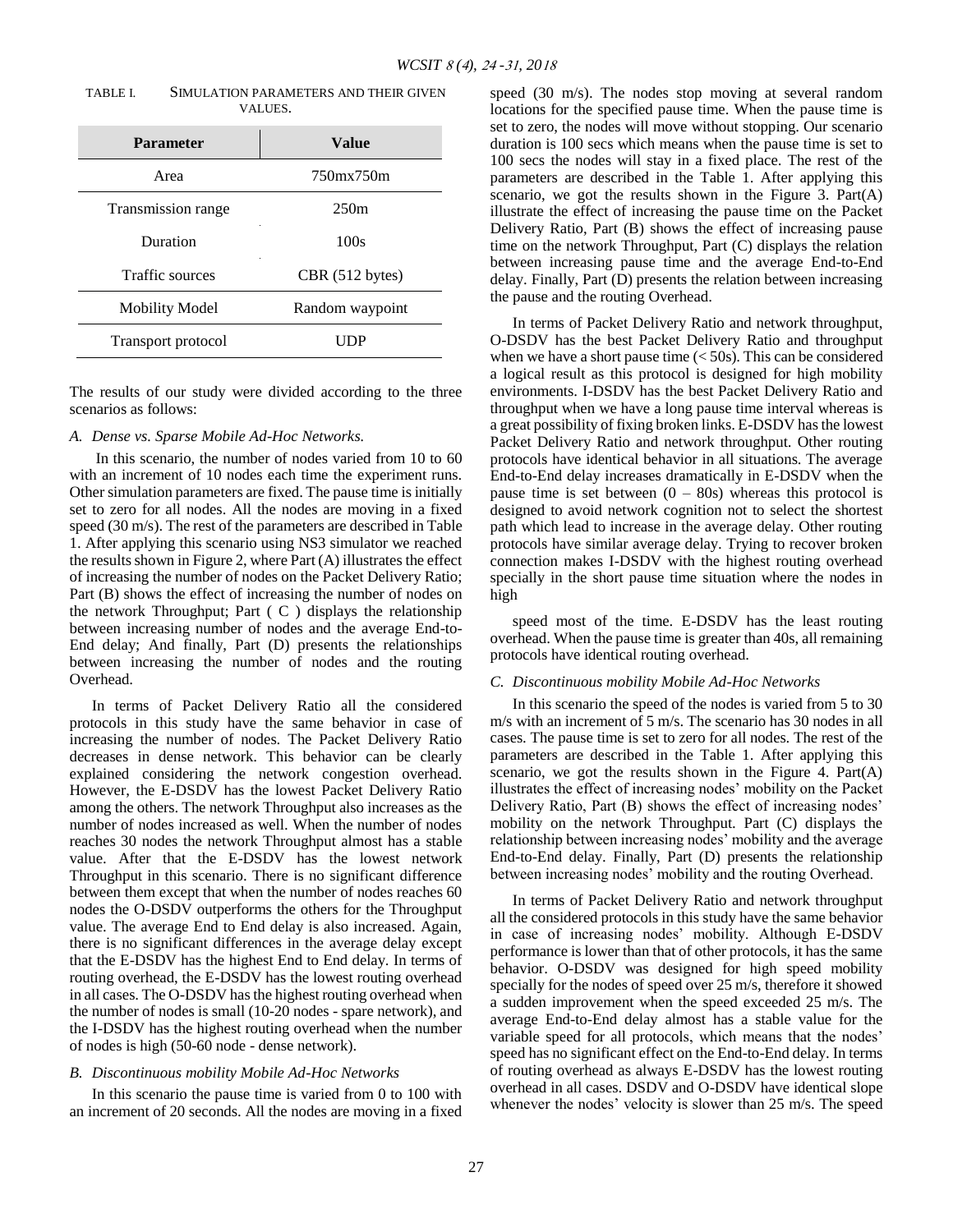of nodes has a high negative effect on I-DSDV as we noticed from previous scenarios as well.



Figure 2. Performance comparative charts, Part (A) Packet delivery ratio vs. number of nodes, Part (B) Throughput vs. number of nodes, Part (C) End to end delay vs. number of nodes, and Part (D) Routing overhead vs. number of nodes.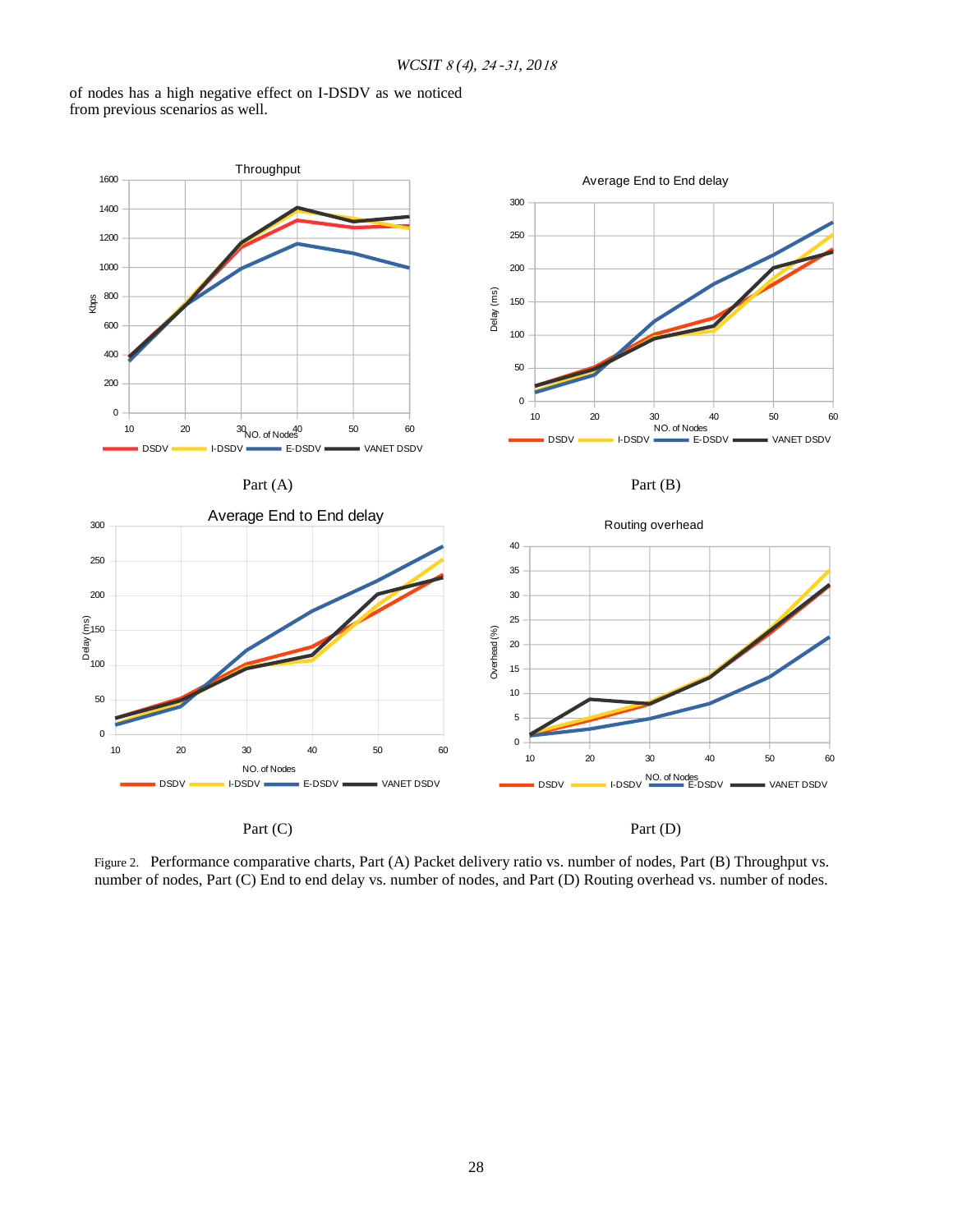

Figure 3. Performance comparative charts, Part (A) Packet delivery ratio vs. pause time, Part (B) Throughput vs. pause time, Part (C) End to end delay vs. pause time, and Part (D) Routing overhead vs. pause time.

## V. CONCLUSIONS AND FUTURE WORK

Routing protocols performance evaluation is necessary for analyzing the existing approaches and this is often the first step to propose modifications and improvements on these protocols. In this paper, we have carried out a detailed comparative simulation study of the performance characteristics of DSDV and other extensions/variations of it. The study was conducted on three different scenarios by changing patterns of motion, number of nodes, and velocity.

The simulation results have indicated that in low mobility environments, I-DSDV outperforms the other protocols in terms of packet delivery ratio and network throughput, but this has led to a noticeable increase in routing overhead. In other scenarios the protocol performance was very similar to the DSDV performance.

When compared to DSDV, O-DSDV does not show a performance improvement at low mobility environments and at slow speeds, but it gave the best performance at high mobility and high speed (especially speeds over 25 m/s). This is due to the fact that this protocol is adapted to fit highlydense networks. Also, the results have shown that the E-DSDV had the least routing overhead in all scenarios and the highest end to end delay. This can be understood because E-DSDV canceled settling time concept and was not designing to select the shortest path. In terms of high-density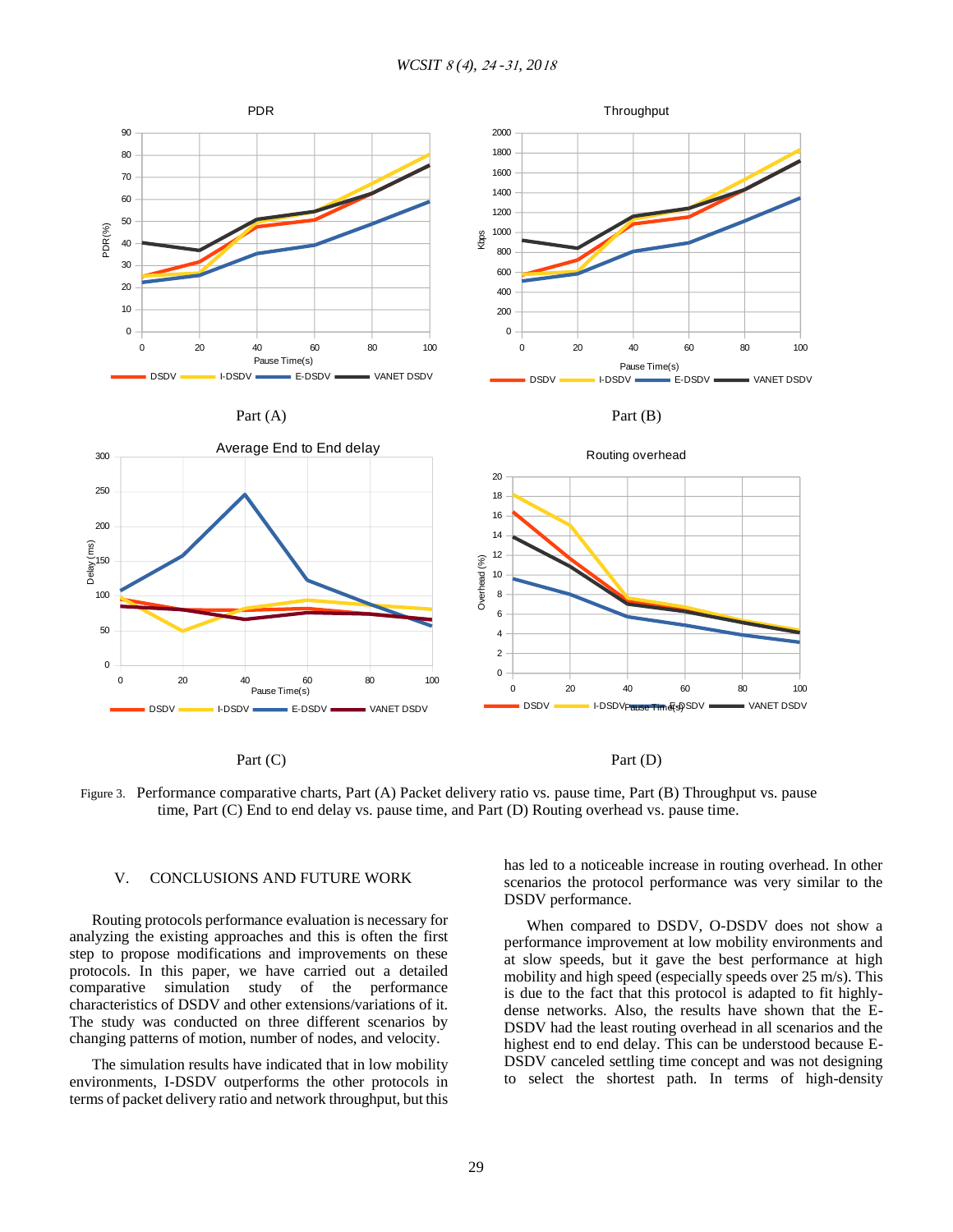environment there is no significant differences between the studied protocols.



Figure 4. Performance comparative charts, Part (A) Packet delivery ratio vs. speed, Part (B) Throughput vs. speed, Part(C) End to end delay vs. speed, Part (D) Routing overhead vs. speed.

In future work and based on these results we will identify the strengths and weaknesses in each protocol, then we will propose a new extension to the DSDV protocol to improve its performance, especially in environments with different velocity or environments of variant velocity.

## **REFERENCES**

- [1] A. Abd Rahman and Z. Ahmad Zukarnain, "Performance Comparison of AODV, DSDV and I-DSDV Routing Protocols in Mobile Ad Hoc Networks", European Journal of Scientific Research, EuroJournals Publishing, 2009, Vol.31 No.4, pp.566-576.
- [2] A. Kumar, S. Yadav and K. Maurya "An Overview of Mobile Ad-Hoc Networks: Architecture, Routing and Challenges", International Journal

for Advance Research in Engineering and Technology, 2013, Vol. 1, Issue VI, pp 47-51.

- [3] Charles E. Perkins and P. Bhagwat, "Highly dynamic Destinationsequenced distance vector routing (DSDV) for mobile computers", Proceeding of ACM SIGCOMM, pp. 234-244, 1994.
- [4] C. Perkins, E. Belding-Royer and S. Das., "Ad hoc On-Demand Distance Vector (AODV) Routing". IETF. RFC 3561, 2003.
- [5] D. Bhatia, D. Sharma, "A Comparative Analysis of Proactive, Reactive and Hybrid Routing Protocols over open Source Network Simulator in Mobile Ad Hoc Network", International Journal of Applied Engineering Research, 2016, Vol. 11, Number 6, pp 3885-3896.
- [6] D. Johnson and D. Maltz., "Dynamic Source Routing in Ad Hoc Wireless Networks", In Mobile Computing, Kluwer Academic Publishers, 1996, chapter 5, pp: 153–181.